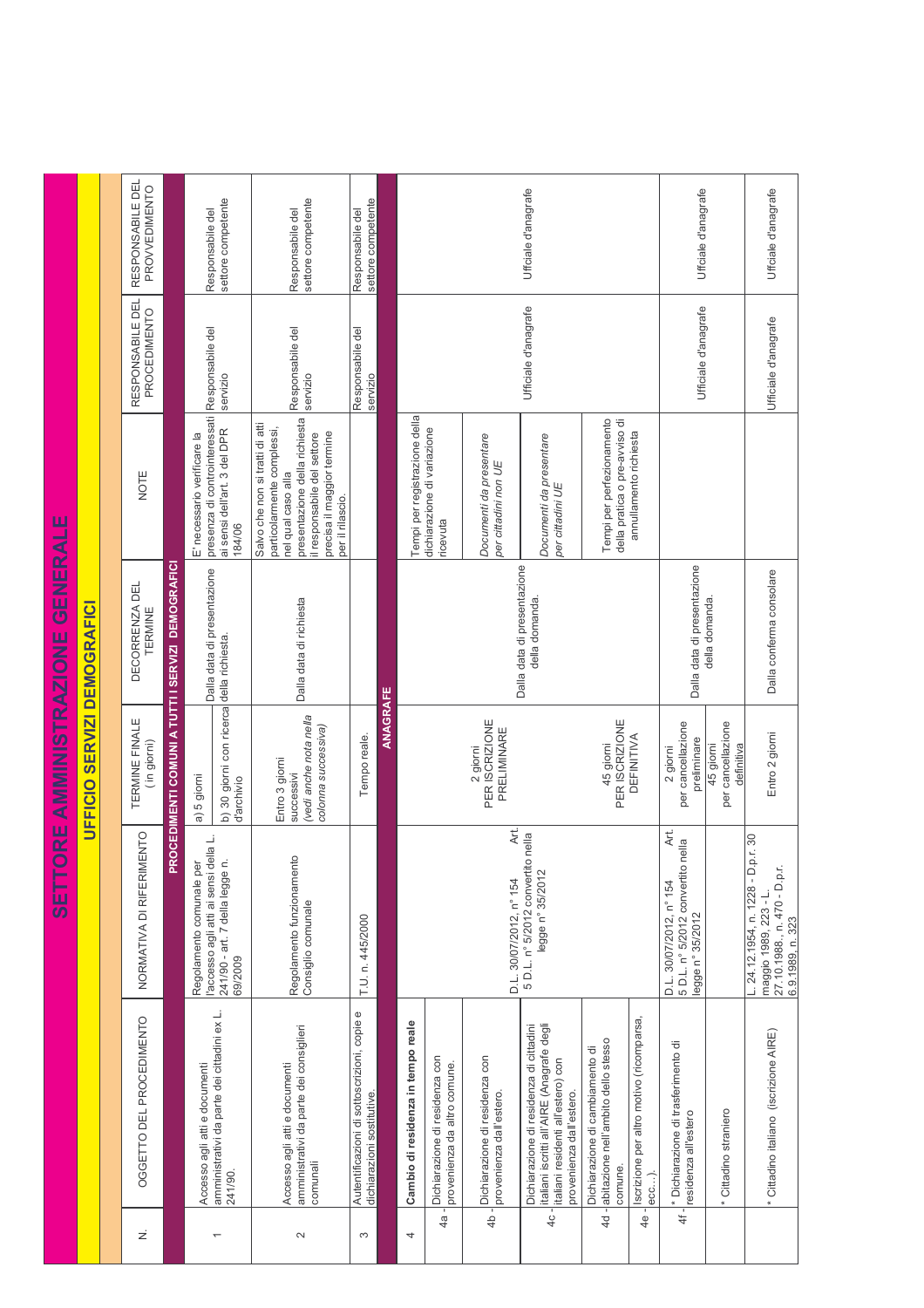|                              |                                | RESPONSABILE DEL<br>PROVVEDIMENTO   |          | Uffciale d'anagrafe                                                                   | Uffciale d'anagrafe                                       | Uffciale d'anagrafe                                                   | Uffciale d'anagrafe                                                                                                    | Uffciale d'anagrafe                                      | Uffciale d'anagrafe                                              | Uffciale d'anagrafe                                                             | Uffciale d'anagrafe                                                | Uffciale d'anagrafe                                  | Uffciale d'anagrafe                                    | Uffciale d'anagrafe                            | Uffciale d'anagrafe                         | Uffciale d'anagrafe                                             | Uffciale d'anagrafe                             | Uffciale d'anagrafe                                           | Uffciale d'anagrafe                                                                               | Uffciale d'anagrafe                                                                  |
|------------------------------|--------------------------------|-------------------------------------|----------|---------------------------------------------------------------------------------------|-----------------------------------------------------------|-----------------------------------------------------------------------|------------------------------------------------------------------------------------------------------------------------|----------------------------------------------------------|------------------------------------------------------------------|---------------------------------------------------------------------------------|--------------------------------------------------------------------|------------------------------------------------------|--------------------------------------------------------|------------------------------------------------|---------------------------------------------|-----------------------------------------------------------------|-------------------------------------------------|---------------------------------------------------------------|---------------------------------------------------------------------------------------------------|--------------------------------------------------------------------------------------|
| ORE AMMINISTRAZIONE GENERALE |                                | RESPONSABILE DEL<br>PROCEDIMENTO    |          | Ufficiale d'anagrafe                                                                  | Ufficiale d'anagrafe                                      | Ufficiale d'anagrafe                                                  | Ufficiale d'anagrafe                                                                                                   | Ufficiale d'anagrafe                                     | Ufficiale d'anagrafe                                             | Ufficiale d'anagrafe                                                            | Ufficiale d'anagrafe                                               | Ufficiale d'anagrafe                                 | Ufficiale d'anagrafe                                   | Ufficiale d'anagrafe                           | Ufficiale d'anagrafe                        | Ufficiale d'anagrafe                                            | Ufficiale d'anagrafe                            | Ufficiale d'anagrafe                                          | Ufficiale d'anagrafe                                                                              | Ufficiale d'anagrafe                                                                 |
|                              | SERVIZI DEMOGRAFICI<br>UFFICIO | NOTE                                |          |                                                                                       |                                                           |                                                                       | accertamenti per la 1º<br>Il termine può essere<br>iscrizione anagrafica<br>necessitano ulteriori<br>interrotto quando |                                                          |                                                                  |                                                                                 |                                                                    |                                                      |                                                        |                                                |                                             |                                                                 |                                                 |                                                               |                                                                                                   |                                                                                      |
|                              |                                | DECORRENZA DEL<br>TERMINE           |          | Dalla data di ricevimento<br>della pratica dall'altro<br>Comune                       | Dalla notifica dell'avvio del<br>procedimento.            | indicato nell'invito notificato.<br>Dalla scadenza del termine        | Dalla data di presentazione<br>della domanda.                                                                          | Dalla data di presentazione<br>della domanda             | Dalla data di presentazione<br>della domanda                     | Dalla data di presentazione<br>della domanda.                                   |                                                                    | Dalla data di presentazione<br>della domanda.        | Dalla data di presentazione<br>della domanda.          |                                                |                                             |                                                                 |                                                 | Dalla data di ricezione della<br>richiesta da parte dell'ente | Dalla data della<br>comunicazione.                                                                | Dalla data di completamento<br>dei documenti.                                        |
|                              |                                | TERMINE FINALE<br>(in giorni)       | ANAGRAFE | $\sim$                                                                                | 365                                                       | SO                                                                    | 45                                                                                                                     | $30\,$                                                   | 30                                                               | 30                                                                              | Tempo reale.                                                       | 6                                                    | $\circ$                                                | $\overline{\phantom{0}}$                       | Tempo reale.                                | Tempo reale.                                                    | Tempo reale                                     | $\circ$                                                       | $\sim$                                                                                            | S                                                                                    |
| 一切の                          |                                | <b>MENTO</b><br>NORMATIVA DI RIFERI |          | Art. 5 D.L. n° 5/2012 convertito<br>D.L. 30/07/2012, n° 154<br>nella legge n° 35/2012 | <b>DPR 223/89</b>                                         | DPR 223/89, art. 11                                                   | D. LGS. 06/02/2007, n. 30                                                                                              | D. LGS. 06/02/2007, n. 30<br>art. 79e13                  | D. LGS. 06/02/2007, n. 30<br>art. 14 - 16 e 18                   | L. 24.12.1954, n. 1228 - D.p.r. 30<br>maggio 1989, 223                          | 24.12.1954, n. 1228<br>≐                                           | 24.12.1954, n. 1228<br>ن                             | L. 24.12.1954, n. 1228 - D.P.R. 30<br>maggio 1989, 223 | $\mathcal{L}$<br>Ľ<br>T.U.L.P.S. 18.6.1931, n. | 51<br>T.U.L.P.S. 18.6.1931, n. 7            | P <sub>2</sub><br>18.6.1931, n.<br>T.U.L.P.S.                   |                                                 |                                                               | 24.12.1954, n. 1228<br>≐                                                                          | 24.12.1954, n. 1228<br>Ľ                                                             |
|                              |                                | OGGETTO DEL PROCEDIMENTO            |          | Emigrazione in altro Comune o all'estero                                              | Cancellazione anagrafica per irreperibilità<br>accertata. | Cancellazione anagrafica per omessa<br>dichiarazione dimora abituale. | Rilascio iscrizione anagrafica per cittadini<br>U.E.                                                                   | Rilascio attestazione di soggiorno per<br>cittadini U.E. | Rilascio attestato di soggiorno<br>permanente per cittadini U.E. | nominativi nei casi previsti da norme.<br>Rilascio notizie anagrafiche, elenchi | Rilascio certificazione anagrafica<br>direttamente allo sportello. | Rilascio certificazione anagrafica a mezzo<br>posta. | Rilascio certificazione anagrafica storica.            | Rilascio carte di identità.                    | Rilascio certificati di identità personale. | Rilascio documentazione necessaria per<br>richiesta passaporto. | Passaggi di proprietà beni mobili<br>registrati | Registrazione pratiche di pensione.                           | anagrafiche a seguito di nascita, morte,<br>Iscrizioni, cancellazioni e variazioni<br>matrimonio. | anagrafiche su richiesta dell'interessato.<br>Iscrizioni, cancellazioni e variazioni |
|                              |                                | ż                                   |          | Ю                                                                                     | $\circ$                                                   | $\overline{\phantom{a}}$                                              |                                                                                                                        | ၜ                                                        | $\overline{C}$                                                   | $\overline{\overline{}}$                                                        | $\frac{1}{2}$                                                      | $\frac{3}{2}$                                        | $\overline{4}$                                         | $\frac{5}{2}$                                  | $\frac{6}{1}$                               | 17                                                              | $\frac{8}{1}$                                   | $\frac{6}{5}$                                                 | 20                                                                                                | $\overline{2}$                                                                       |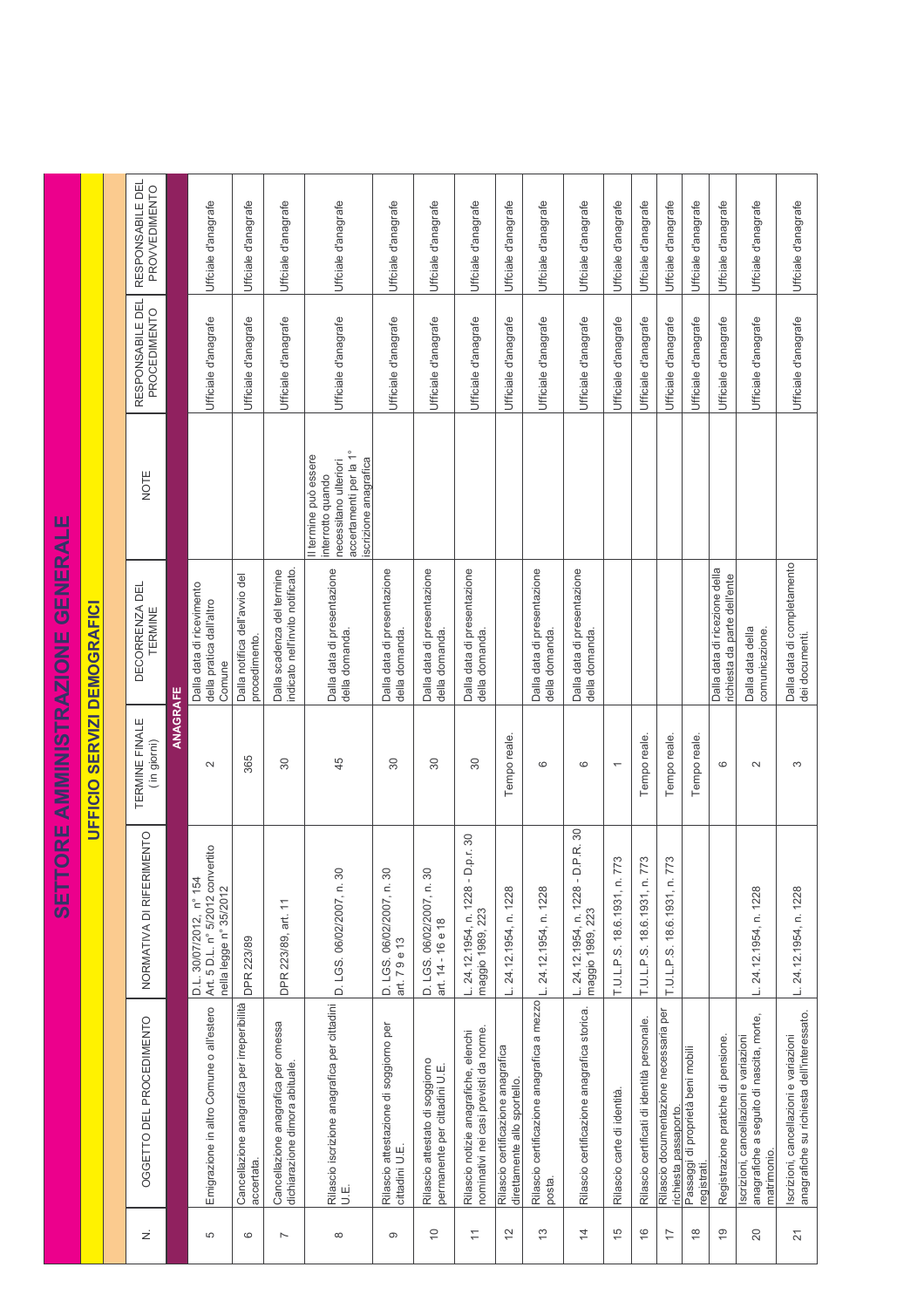|                                           |                            | RESPONSABILE DEI<br>PROVVEDIMENTO    |                     | Uffciale di stato civile                                | Uffciale di stato civile                               | Uffciale di stato civile                             | Uffciale di stato civile                                      | Uffciale di stato civile                      | Uffciale di stato civile                                                                                            | Uffciale di stato civile                                                                    | Uffciale di stato civile                                                                              | Uffciale di stato civile                                                          | Uffciale di stato civile                                                                                                            | Uffciale di stato civile                                  | Uffciale di stato civile                                                                                              | Uffciale di stato civile                                                                                                     | Uffciale di stato civile                      |
|-------------------------------------------|----------------------------|--------------------------------------|---------------------|---------------------------------------------------------|--------------------------------------------------------|------------------------------------------------------|---------------------------------------------------------------|-----------------------------------------------|---------------------------------------------------------------------------------------------------------------------|---------------------------------------------------------------------------------------------|-------------------------------------------------------------------------------------------------------|-----------------------------------------------------------------------------------|-------------------------------------------------------------------------------------------------------------------------------------|-----------------------------------------------------------|-----------------------------------------------------------------------------------------------------------------------|------------------------------------------------------------------------------------------------------------------------------|-----------------------------------------------|
|                                           |                            | RESPONSABILE DEL<br>PROCEDIMENTO     |                     | Uffciale di stato civile                                | Uffciale di stato civile                               | Uffciale di stato civile<br>Uffciale di stato civile |                                                               | Uffciale di stato civile                      | Uffciale di stato civile                                                                                            | Uffciale di stato civile                                                                    | Uffciale di stato civile                                                                              | Uffciale di stato civile                                                          | Uffciale di stato civile                                                                                                            | Uffciale di stato civile                                  | Uffciale di stato civile                                                                                              | Uffciale di stato civile                                                                                                     | Uffciale di stato civile                      |
|                                           |                            | NOTE                                 |                     |                                                         |                                                        |                                                      |                                                               |                                               | validità delle pubblicazioni e<br>pubblicazione delle stesse.<br>Il termine si riferisce alla<br>decorre dalla fine |                                                                                             |                                                                                                       |                                                                                   |                                                                                                                                     |                                                           | tribunale affinchè l'atto possa<br>Inoltro rapporto alla Procura<br>della Repubblica presso il<br>acquisire efficacia | Inoltro rapporto alla Procura<br>tribunale per la promozione<br>del giudizio di rettificazione<br>della Repubblica presso il |                                               |
| TORE AMMINISTRAZIONE GENERALE<br>1回<br>50 | <b>SERVIZI DEMOGRAFICI</b> | DECORRENZA DEL<br>TERMINE            |                     | della denuncia di nascita.<br>Dalla data di ricevimento | della denuncia di decesso<br>Dalla data di ricevimento | Dalla data di ricezione della<br>domanda.            | Dalla data di ricezione<br>dell'atto.                         | Dalla data di completamento<br>dei documenti. | Dalla data di presentazione<br>della domanda.                                                                       | Dalla data di ricevimento<br>dell'atto.                                                     | Dalla notifica del decreto di<br>cittadinanza, su richiesta<br>concessione della<br>dell'interessato. | documenti anagrafici o dal<br>Dall'acquisizione dei<br>ricevimento dell'atto      | Dalla data di ricevimento<br>degli atti.                                                                                            | Dalla data di ricezione della<br>domanda.                 | Dalla data di ricezione della<br>dichiarazione di nascita.                                                            | Dalla data di conoscenza<br>della omissione.                                                                                 | Dalla data di completamento<br>dei documenti. |
|                                           | UFFICIO                    | <b>TERMINE FINALE</b><br>(in giorni) | <b>STATO CIVILE</b> | Tempo reale.                                            | Tempo reale.                                           | S                                                    | 15                                                            | S                                             | 180                                                                                                                 | $\overline{\phantom{0}}$                                                                    | 180                                                                                                   | $\overline{0}$                                                                    | 120                                                                                                                                 | 180                                                       | S                                                                                                                     | S                                                                                                                            | S                                             |
|                                           |                            | NORMATIVA DI RIFERIMENTO             |                     | D.P.R. 3.11.2000, n. 396                                | 3.11.2000, n. 396<br>D.P.R.                            | 3.11.2000, n. 396<br>D.P.R.                          | 396<br>3.11.2000, n.<br>D.P.R.                                | D.P.R. 3.11.2000, n. 396                      | D.P.R. 3.11.2000, n. 396                                                                                            | D.P.R. 3.11.2000, n. 396                                                                    | 5.2.1992, n. 91                                                                                       | 5.2.1992, n. 91<br>ن                                                              | art.<br><u>က်</u><br>D.P.R. 572 del 12/10/199<br>16                                                                                 | $\overline{9}$<br>5.2.1992, n.                            | D.P.R. 3.11.2000, n. 396                                                                                              | D.P.R. 3.11.2000, n. 396                                                                                                     | D.P.R. 3.11.2000, n. 396                      |
|                                           |                            | OGGETTO DEL PROCEDIMENTO             |                     | Formazione atti di nascita.                             | Formazione atti di morte                               | Trascrizione atti di stato civile in generale.       | Trascrizione atti di stato civile provenienti<br>dall'estero. | Pubblicazione di matrimonio.                  | Celebrazione matrimoni civili.                                                                                      | Trascrizione matrimoni concordatari o<br>celebrati davanti a ministri dei culti<br>ammessi. | Acquisto cittadinanza con prestazione del<br>giuramento.                                              | riacquisto automatico della cittadinanza.<br>Attestazioni di acquisto o perdita o | acquisto/perdita/riacquisto o mancato<br>Accertamento dei requisiti a seguito<br>riacquisto della cittadinanza.<br>dicharazione per | Riconoscimento cittadinanza italiana "jure<br>sanguinis". | Rapporto alla Procura per denuncia<br>tardiva di nascita.                                                             | Rapporto alla Procura per omessa<br>denuncia di nascita.                                                                     | Riconoscimenti e legittimazioni.              |
|                                           |                            | ż                                    |                     | 22                                                      | 23                                                     | 24                                                   | 25                                                            | 26                                            | 27                                                                                                                  | 28                                                                                          | 29                                                                                                    | 30                                                                                | $\overline{5}$                                                                                                                      | 32                                                        | 33                                                                                                                    | 34                                                                                                                           | 35                                            |